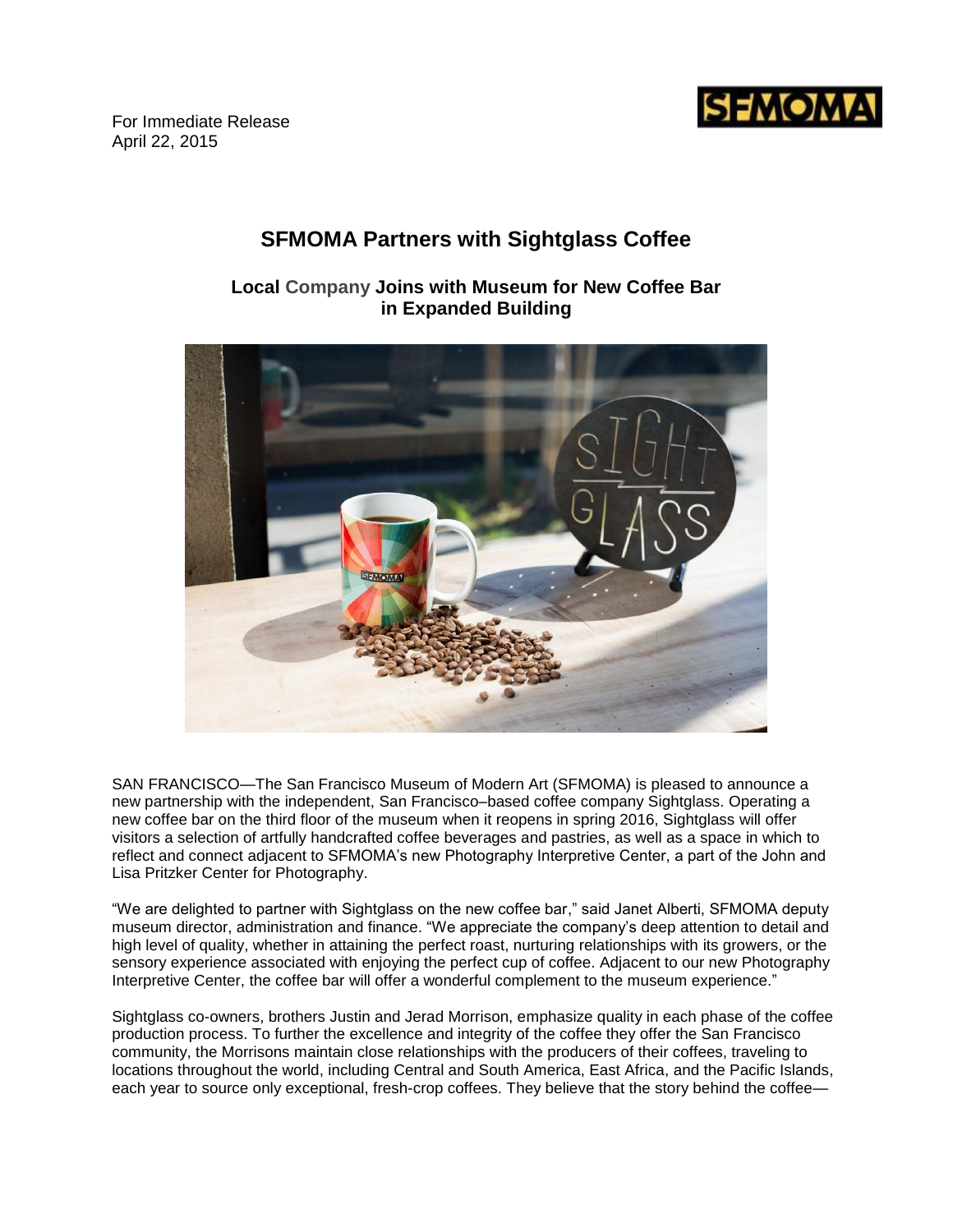where it was grown, how it was processed, and who handled it along the way—provides a powerful link from the cup to the wider world.

"We couldn't be more elated to partner with and participate in the remarkable expansion of one of San Francisco's most iconic arts institutions," said Jerad Morrison. "All of us at Sightglass are overjoyed for the opportunity to share our craft at SFMOMA, and contribute to the greater experience that the museum will offer its guests."

Founded in 2009, Sightglass currently operates two coffee bars and roasteries in the Mission and SoMa neighborhoods of San Francisco, and a coffee booth on Saturday at the San Francisco Farmers Market at the historic Ferry Building.

### **Press images available upon request.**

### **About Sightglass**

Sightglass is an independent, San Francisco–based specialty coffee company established in 2009 by brothers Jerad and Justin Morrison. With a passion for small-batch coffee and a desire to collaborate, Justin and Jerad envisioned Sightglass as an opportunity to approach specialty coffee in an immersive and holistic way. The retail locations and educational and training programs aim to provide customers with a complete line of sight and traceability, clearly illuminating coffee's extraordinary journey—from the hand that picked the coffee cherry to the hand that serves the cup and everything in between. The Morrisons and the Sightglass team take pride in every element of their business, working exclusively with organizations that share a similar commitment to quality, service, transparency, and craft-driven excellence.

Visit [sightglasscoffee.com](https://www.sightglasscoffee.com/) or call 415.861.1313 for more information.

## **About the John and Lisa Pritzker Center for Photography**

The John and Lisa Pritzker Center for Photography will be the largest exhibition space for photography and among the most advanced photographic arts centers of any art museum in the United States.

The more than 15,500-square-foot center will nearly triple the amount of space dedicated to photography at SFMOMA and will extend the museum's deep history of groundbreaking engagement with and commitment to the medium. The Pritzker Center will fill the majority of the third floor when the museum reopens.

Comprising increased gallery space to showcase more of SFMOMA's growing permanent collection as well as new special exhibition galleries, the Pritzker Center will provide nearly 11,000 total square feet of gallery space permanently devoted to the display of photography—more than any other art museum in the country. The center also will feature an upgraded photographic study facility and the Photography Interpretive Center, the first of its kind in the country. The Photography Interpretive Center is supported by a gift from Nion McEvoy.

#### **About the San Francisco Museum of Modern Art**

Founded in 1935 as the first West Coast museum devoted to modern and contemporary art, SFMOMA is currently undergoing a major, Snøhetta-designed [expansion project](http://future.sfmoma.org/) to open in 2016 that will significantly enhance gallery, education, and public spaces, enabling the museum to better showcase more of its expanded permanent collection. While the museum is temporarily closed, SFMOMA is [On the Go](http://www.sfmoma.org/exhib_events) with an extensive array of off-site programming across the Bay Area and beyond.

Visit [sfmoma.org](http://www.sfmoma.org/) or call 415.357.4000 for more information.

# **Media Contacts**

Clara Hatcher, [chatcher@sfmoma.org,](mailto:chatcher@sfmoma.org) 415.357.4177 Jill Lynch, [jilynch@sfmoma.org,](mailto:jilynch@sfmoma.org) 415.357.4172